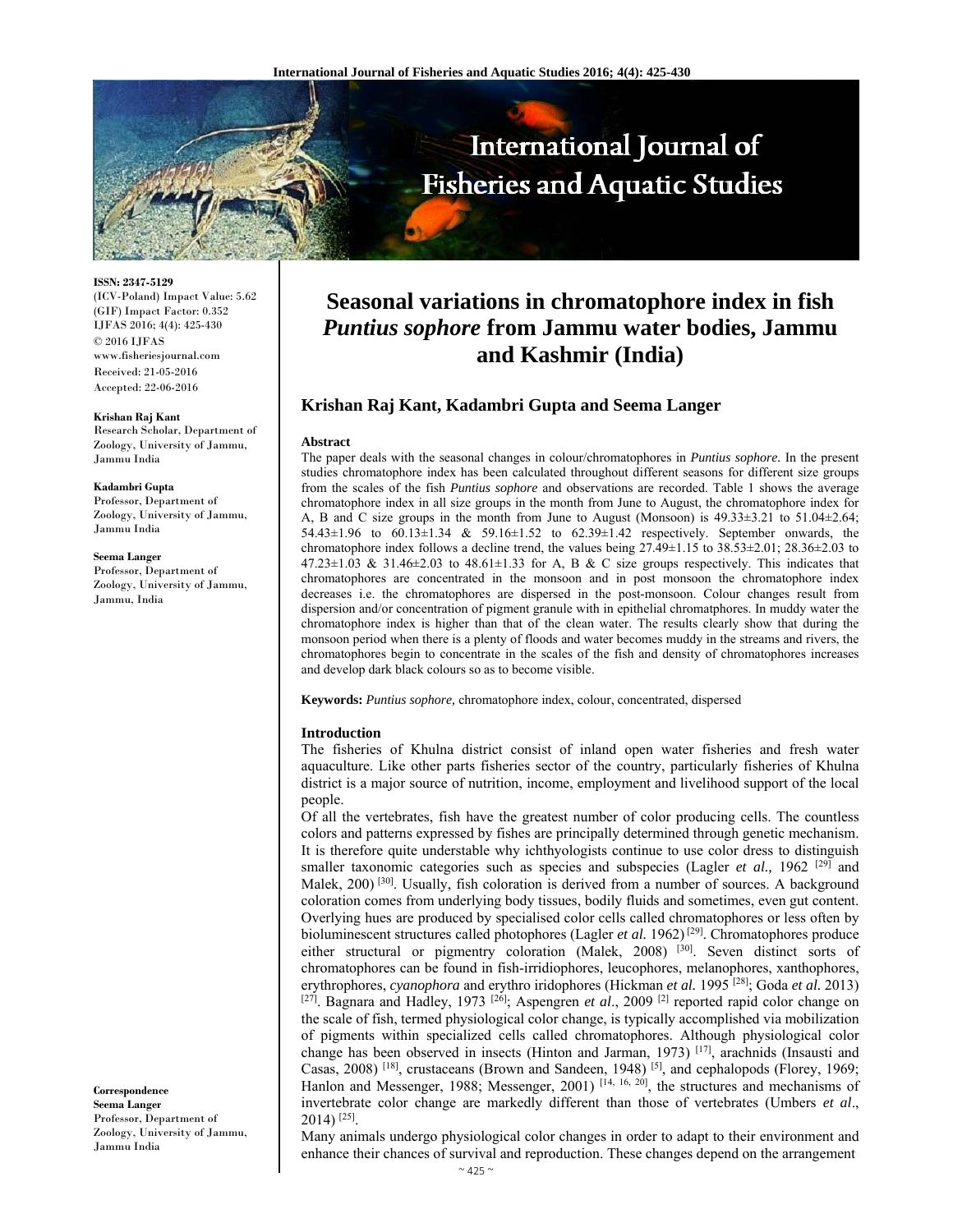of pigments in dermal chromatophores. Melanophores are specific types of chromatophores studied to understand pigment (melanosome) transfer. Nascimento *et al*., 2003 reported when melanosomes aggregate towards the cell center, paling occurs. Melanosome dispersal throughout the cytoplasm results in darkening.

 Present studies on seasonal variations in chromatophore index in fish *Puntius sophore* were conducted and chromatophore index was generated in different size groups throughout the year.

## **Materials and Methods**

The fish *Puntius sophore* were collected from a stream at Gho-Manhasan located at a distance of 20 km North West of Jammu city. Captured live fishes were acclimatized in the laboratory in plastic troughs at room temperature for about 6- 7 days before the start of experiment. These fishes were fed on live feed and artificial diet.

**Procedure for chromatophore analysis:** The fish *Puntius sophore* of different size groups were used as the experimental animals.

The scales of fish were removed with the help of fine forceps and these were immediately transferred into the glass petridishes containing 0.7% NaCl. Thereafter the material was now on the slide to study the chromatophore under stereo microscope.

# **Digital photography**

Standardised digital photography of chromatophores was carried out to study the chromatophore index in fish.

#### **Chromatophore index calculation**

Chromatophores of different colors were observed in different stage ranges from  $1<sup>st</sup>$  to  $5<sup>th</sup>$  stage in fish. A comparative study of chromatophores was carried out on monthly basis by counting the chromatophores of fish under the stereo microscope and chromatophore index was calculated by using the formula:

## $C.I = C.S \times C.NO$

C.I. = Chromatophore Index. C.S. = Chromatophore Stage. C.No. = Chromatophore Number.

#### **Results and Discussion**

Fishes are able to change their colouration or shade in response to numerous environmental changes and can exhibit a great variety of pigment colours (Fingerman, 1970 and Fuji, 1993). This ability to match body colour with their background provides a very useful mechanism for avoiding predators. The ability to change colour to match environmental changes (physiological colour change) is brought about by pigment movement within the different chromatophore present at different sites of fishes, so as to visualise as to how fishes go for colour change according to background adaptation. In Present study chromatophore index has been calculated year round for different size groups from the scales of the fish *Puntius sophore* and observations are presented in Table 1 & 2.

Average chromatophore index as evident from the table 1 is highest in all the three size groups A, B and C in the month from June to August (Monsoon), the values being 49.33±3.21 to 51.04±2.64; 54.43±1.96 to 60.13±1.34 & 59.16±1.52 to 62.39±1.42 respectively. September onwards, the

chromatophore index follows a decline trend, the values being 27.49±1.15 to 38.53±2.01; 28.36±2.03 to 47.23±1.03 &  $31.46 \pm 2.03$  to  $48.61 \pm 1.33$  for A, B & C size groups respectively (Table1).

This indicates that chromatophores are concentrated in the monsoon and in post monsoon the chromatophore index decreases i.e. the chromatophores are dispersed in the postmonsoon (Figure 2 and 3). Colour changes result from dispersion and/or concentration of pigment granule with in epithelial chromatphores. In muddy water the chromatophore index is higher than that of the clean water. The discovery of hormonal involvement in the control of pigment movement in crustacean chromatophores was reported by Koller, 1927 [19] and Perkins, 1928.  $[24]$  Fingerman (1955) [6] had made an extensive contribution towards the elucidation of the regulation of crustacean pigmentary effectors especially in area such as localization and differentiation of pigmenteffector hormone. Similar contributions were made by Fingerman (1963, 1966,1969,1970,1985 and 1988) [7-12] and Figerman *et al.* (1994) <sup>[13]</sup> on pigment concentration and dispersion.

In the present study, the perusal of the Table 1 & 2 & Figure 1 to 13 reveals the chromatophore index for all the three size groups, chromatophore index was calculated monthwise during the year and results observed revealed that chromatophore index of A, B & C size groups of *Puntius sophore* in the pre-monsoon (March to May) to be 45.86±1.52 to  $48.13 \pm 1.00$ ;  $52.33 \pm 2.51$  to  $54.43 \pm 1.96$  &  $56.96 \pm 1.73$  to 59.16±1.52 respectively and in winter (December to February) is slightly lower for all size groups, A, B  $&$  C size groups viz.,  $38.53 \pm 2.01$  to  $41.39 \pm 2.30$ ;  $47.23 \pm 1.03$  to 50.03±1.73 & 48.61±1.73 to 55.36±1.86 than the monsoon period (June to August) (49.56±2.08 to 51.04±2.64),  $(54.43\pm1.56 \text{ to } 60.13\pm1.34) \& (61.06\pm1.73 \text{ to } 69.39\pm1.42)$ respectively & post-monsoon (September to November)  $(27.49\pm1.15 \text{ to } 37.53\pm2.30), (28.36\pm2.03 \text{ to } 46.66\pm2.51),$  $(31.46\pm2.03 \text{ to } 46.67\pm2.51) \text{ for } A,B \text{ and } C \text{ size groups}$ respectively.

The results clearly show that during the monsoon period when there is plenty of floods and water becomes muddy in the streams and rivers, chromatophores concentrate in the scales of the fish and density of chromatophores increases and develop dark black colouration. This explains why chromatophore index is higher in the monsoon period. The chromatophore index in C size groups is higher than other two groups. The larger size group *Puntius sophore* exhibit more chromatophores than the smaller size group fishes. During the other period of the year in which water is transparent and clear the chromatophore get dispersed and this decreases the chromatophore index. The chromatophores, chiefly melaonophore predominates during the monsoon period as compared to other groups of chromatophores viz; erythrophores, xanthophores, iridiophore and are responsible for overall dark colouration of the fishes. ANOVA demonstrate that chromatophore index differs significantly at 1% level of significance (P<0.01) during the year and show significant seasonal differences in chromatophore indices for all the size groups.

The results of the present study do agree with the observations given by Birtz and Piennar,  $(1992)$  [4]; Appelbaum and Kamler, (2000) [1] while studying pigmentation in fish species they studied. Mona *et al.* (2011) <sup>[22]</sup> have reported similar results of chromatophores in the Arctic under-ice amphipod *Apherusa glacialis.* Miner *et al.* (2000) [21] and Auerswald *et*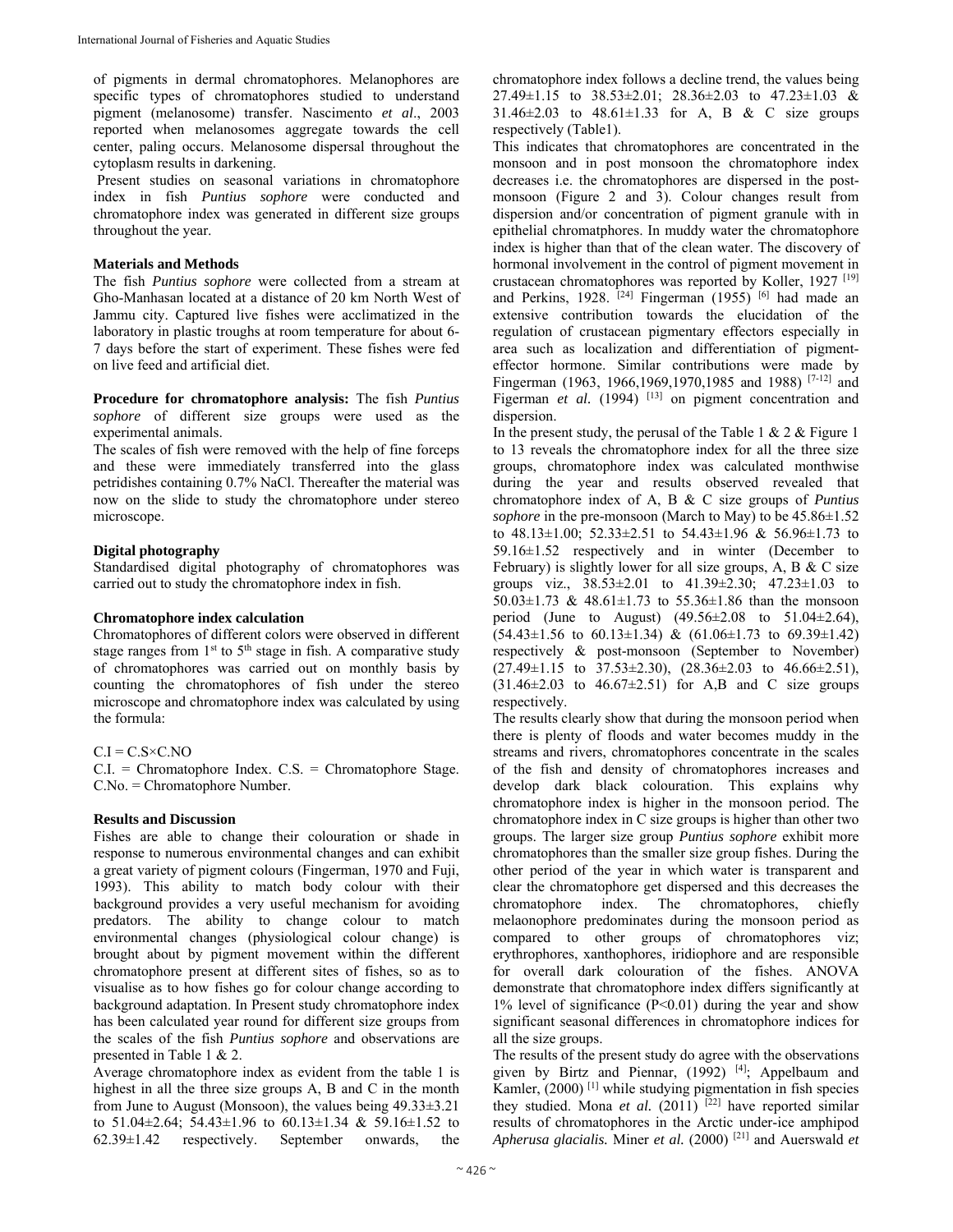*al.* (2008) [3] have reported that coloration in fishes is different during different seasons which may be in response to background colouration and light intensity and simply support present viewpoint that chromatophore index being highest during monsoon period is due to muddy water and chromatophore index is lowest during winter season when water is more clear in streams and rivers.

# **Conclusion**

Presently chromatophore index has been calculated throughout different seasons for different size groups from the scales of the fish *Puntius sophore.* Average chromatophore index has been found to be highest in all the three size groups A, B and C in the months from June to August (Monsoon) and lowest during the months of September to December (Post-Monsoon and winter). The results clearly showed that during the monsoon period when there is plenty of floods and water becomes muddy in the streams and rivers, chromatophores concentrate in the scales of the fish and

develop dark black colours. This explains why chromatophore index is higher in the monsoon period.

| <b>Table 1:</b> Seasonal differences in chromatophore index in <i>Puntius</i> |
|-------------------------------------------------------------------------------|
| sophore of A, B & C size groups (A: 2.5-3.5 cm; B: 3.6-4.5 cm & C:            |
| $4.6 - 5.5$ cm)                                                               |

| <b>Months/Fish</b> | $A(2.5-3.5$ cm)  | $B(3.6-4.5$ cm)  | $C(4.6-5.5cm)$   |
|--------------------|------------------|------------------|------------------|
| September          | $27.49 \pm 1.15$ | $28.36 \pm 2.03$ | $31.46 \pm 2.03$ |
| October            | $36.66 \pm 1.15$ | $38.23 \pm 2.03$ | $40.13 \pm 2.01$ |
| November           | $37.03 \pm 2.30$ | $46.66 \pm 2.51$ | $46.67 \pm 2.51$ |
| December           | $38.53 \pm 2.01$ | $47.23 \pm 1.03$ | $48.61 \pm 1.33$ |
| January            | $40.61 \pm 3.05$ | $50.33 \pm 1.46$ | $51.87 \pm 1.52$ |
| February           | $41.39 \pm 2.30$ | $50.03 \pm 1.73$ | 55.36±1.86       |
| March              | $45.86 \pm 1.52$ | $51.03 \pm 2.08$ | 56.96±1.73       |
| April              | $46.36 \pm 0.57$ | $52.33 \pm 2.51$ | $58.63 \pm 1.52$ |
| May                | $48.13 \pm 1.00$ | $52.16 \pm 2.08$ | $59.72 \pm 2.08$ |
| June               | $49.33 \pm 3.21$ | 54.43±1.96       | 59.16±1.52       |
| July               | 49.56±2.08       | $58.23 \pm 1.56$ | $61.06 \pm 1.73$ |
| August             | $51.04 \pm 2.64$ | $60.13 \pm 1.34$ | $62.39 \pm 1.42$ |

**Table 2:** Seasonal differences in chromatophore index in *Puntius sophore* of A, B & C size groups (A: 2.5-3.5 cm; B: 3.6-4.5 cm & C: 4.6-5.5 cm)

| <b>Season</b>            | Size group      |                         |               |
|--------------------------|-----------------|-------------------------|---------------|
|                          | $A(2.5-3.5$ cm) | $B(3.6-4.5 \text{ cm})$ | $(4.6-5.5cm)$ |
| Post-monsoon (Sept-Nov.) | 35.66           | 41.63                   | 42.83         |
| Winter (Dec-Feb.)        | 39.43           | 50.03                   | 54.31         |
| Premonsoon (March-May)   | 47.33           | 51.63                   | 59.63         |
| Monsoon (June $-July$ )  | 50.76           | 59.37                   | 61.76         |



**Fig 1:** Photograph of scale of *Puntius sophore* showing cocentrated xanthophore of s-II. **Fig 2:** Photograph of scale of *Puntius sophore* showing cocentrated xanthophore of s- I & II. **Fig 3:** Photograph of scale of *Puntius sophore* showing cocentrated and dispersed melanophores of s-I and V. **Fig 4:** Photograph of scale of *Puntius sophore* showing cocentrated and dispersed melanophores of s-III and V durinh monsoon season. S-I = Highly concentrated chromatophore S-II = Concentrated chromatophore S-III = Concentrated chromatophore S-IV = Dispersed chromatophore  $S-V =$  Highly dispersed chromatoph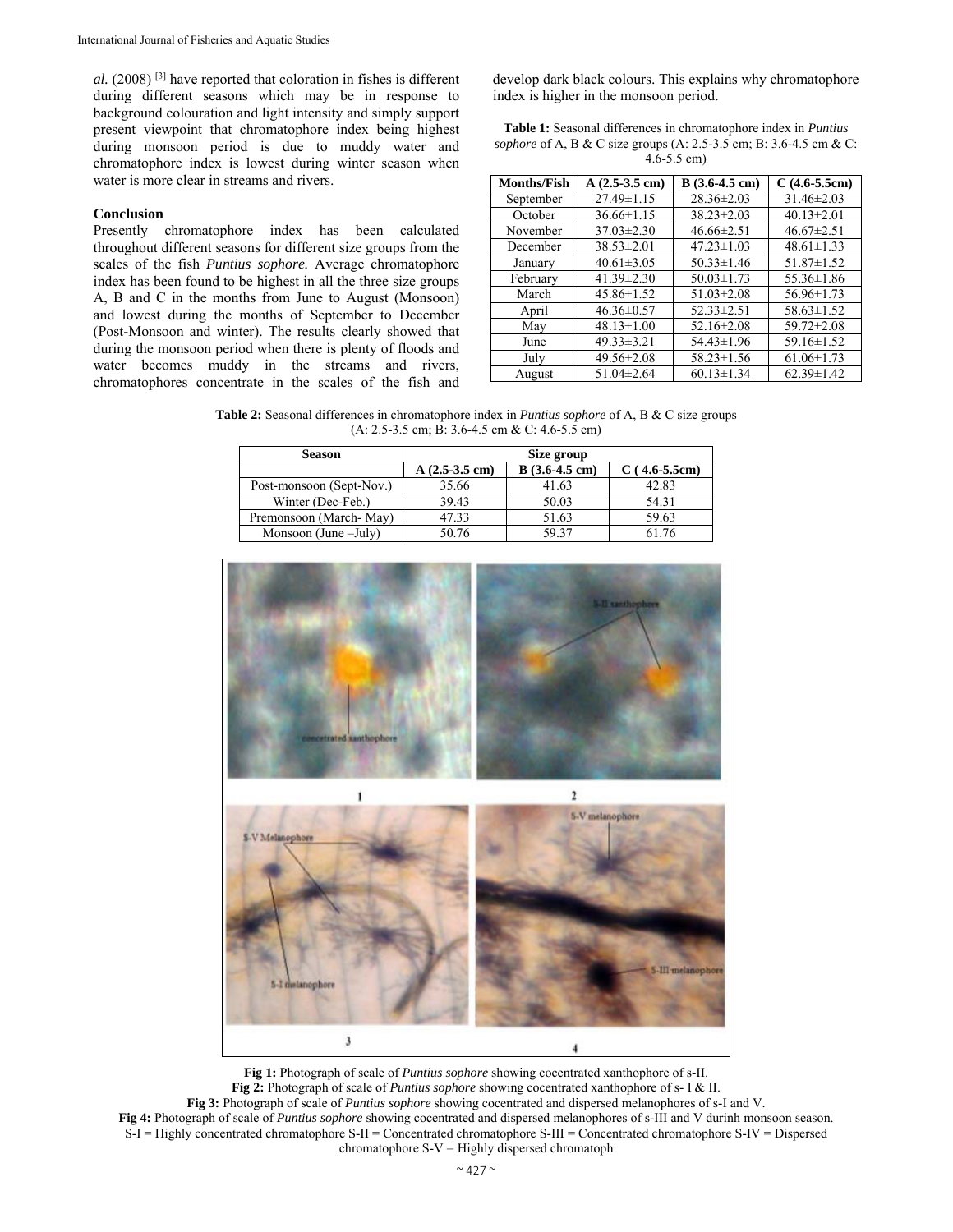

**Fig 5:** Photograph of scale of *Puntius sophore* showing cocentrated and dispersed erythrophores of stage-I to V. **Fig 6:** Photograph of scale of *Puntius sophore* showing cocentrated and dispersed erythrophores and xanthophores of s-I -V. **Fig 7:** Photograph of scale of *Puntius sophore* showing dispersed xanthophores and concentrated melanophores. **Fig 8:** Photograph of scale of *Puntius sophore* showing cocentrated erythrophores of s-I -III.



**Fig 9:** Photograph of scale of *Puntius sophore* showing cocentrated xanthophores of s-I -III. **Fig 10:** Photograph of scale of *Puntius sophore* showing cocentrated erythrophores and xanthophores of s-I -III. **Fig 11:** Photograph of scale of *Puntius sophore* showing cocentrated erythrophores and of s-I -III. **Fig 12:** Photograph of scale of *Puntius sophore* showing cocentrated xanthophores of s-I -III.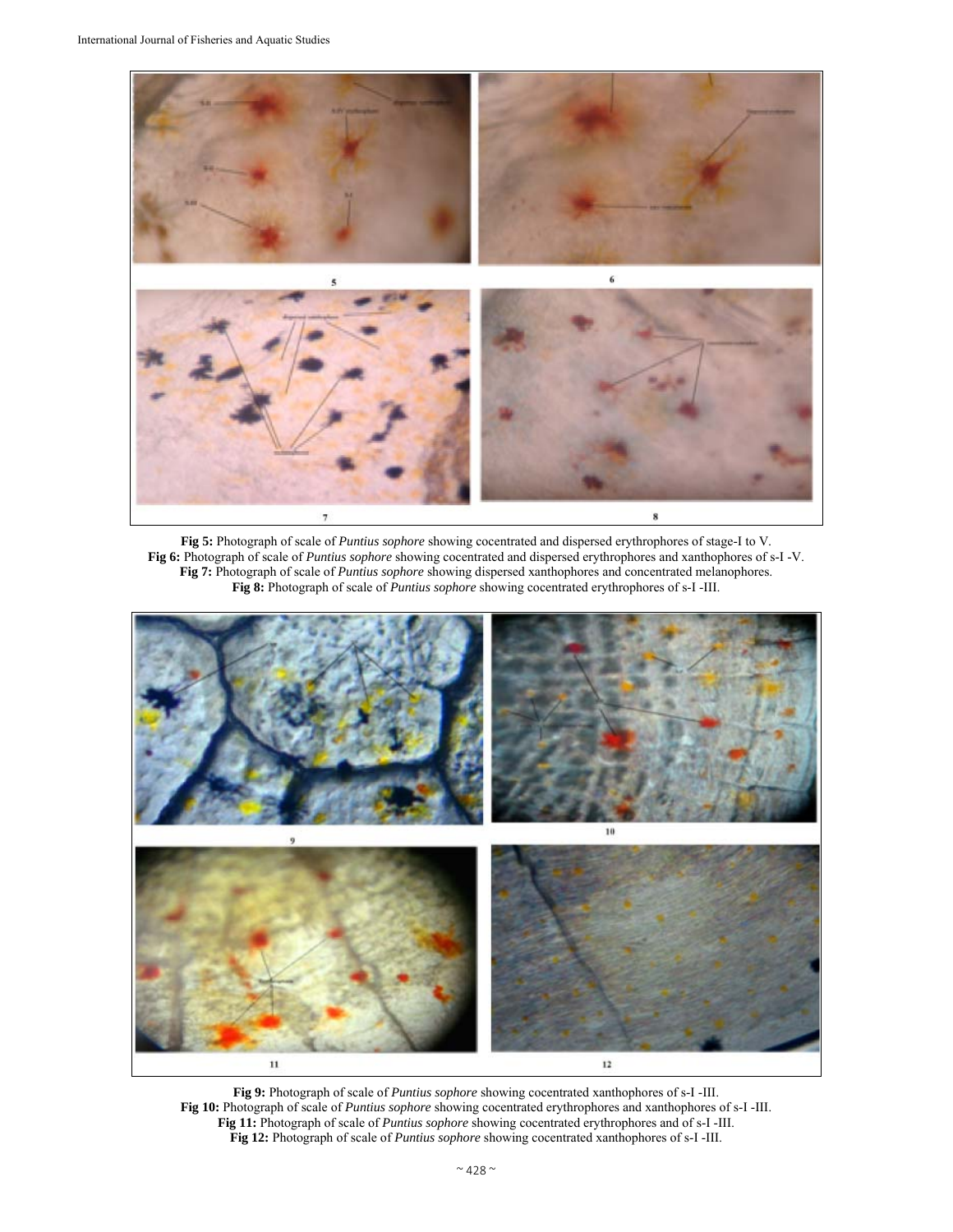

**Fig 13:** Photograph of scale of *Puntius sophore* showing chromatophore index of Stage-I to V. S-I = Highly Concentrated S-II = Concentrated chromatophore S-III = Concentrated chromatophore S-IV = Dispersed chromatophore S-V =Highly dispersed chromatophore

#### **References**

- 1. Applebaum S, Kamlar E. Survival, growth, metabolism and behaviour of Clarias garipinus early stages under different light conditions- Aquaculture Eng. 2000; 22:269-287.
- 2. Aspengren S, Hedberg D, Sköld HN, Wallin M. New insights into melanosome transport in vertebrate pigment cells. Int. Rev. Cell Mol. Biol. 2009; 272:245-302.
- 3. Auerswald L, Freier U, Lopata A, Meyer B. Physiological and morphological colour changes in Antartic krill, Euphausia superba: A field in the Lazarev Sea. J Exp Biol. 2008; 211:3850-3858.
- 4. Birtz PJ, Pienaar AG. Laboratory experiments on the the effect of light and cover on the behaviour and growth of African catfish Clarias gariepinus (Pisces: Clariidae). J Zool. 1992; 227:43-62.
- 5. Brown FA, Sandeen MI. Responses of the chromatophores of the Fiddler crab Uca to light and temperature. Physiol. Zool. 1948; 21:361-371.
- 6. Fingerman M. Persistent daily and tidal rhythms of color changes in Callinectes sapidus. Biol Bull. 1955; 10(9):255-264.
- 7. Fingerman M. The control of chromatophores. Pergamon, Oxford. 1963.
- 8. Fingerman M. Neurosecretory control of pigmentary effectors in crustaceans. Amer. Zool. 1966, 6169-179.
- Fingerman M. Cellular aspects of the control of physiological color changes in crustaceans. Amer. Zool. 1969; 9:443-452.
- 10. Fingerman M. Comparative physiology, Chromatophores. Annu. Rev. Physiol. 1970; 32:345-372.
- 11. Fingerman M. The physiology and pharmacology of crustacean chromatophores. Amar. Zool. 1985; 25:233- 252.
- 12. Fingerman M. Pigmentary homones in crustacea. In H. Laufer & RG Downor (eds). Endocrinology of selected endocrine types. Alan R-Liss, New York. 1988, 357-374.
- 13. Fingerman M, Nagabhushanum, Anam R, Sarojini R, Reddy PS Biogenus anines in crustaceans: identification,

localization and roles. J Crustacean Bio. 1994; 14:413- 437.

- 14. Florey E. Ultrastructure and Function of cephalopod chromatophores. Am. Zool. 1969; 9:429-442.
- 15. Fujii R. Cytophysiology of fish chromatophores, Int. Rev. Cytol. 1993, 143-191.
- 16. Hanlon RT, Messenger JB. Adaptive coloration in young cuttlefish Sepia officinalis: The morphology and development of body patterns and their relation to behaviour. Philos. Trans. R. Soc. B. 1988; 320:437-487.
- 17. Hinton HE, Jarman GM. Physiological colour change in the elytra of the hercules beetle Dynastes hercules. J Insect Physiol. 1973; 19:533-549.
- 18. Insausti TC, Casas J. The functional morphology of color changing in a spider: Development of ommochrome pigment granules. J Exp Biol. 2008; 211:780-789.
- 19. Koller G. Uber chromatophorin system, Farbensinn and Farbwechselbic Crangon vulgaris. Z. Vergl. Physiol. 1927, 5191-246.<br>20. Messenger J
- JB, Cephalopod chromatophores: Neurobiology and natural history. Biol. Rev. 2001; 76:473-528.
- 21. Miner BG, Morgan SG, Hoffman JR. Postlarval chromatophores as an adaptation to ultraviolet r adiations. J Exp Mar Biol Ecol. 2000; 249:235-248.
- 22. Mona M Furhmann, Henrik N, Krap H, Berg J, wenner I. The adaptive significance of chromatophores in the Arctic under ice Apherusa glacialis. Polar Biology. 2011; 34(6):823-832.
- 23. Nascimento AA, Roland JT, Gelfand VI. Pigment cells: a model for the study of organelle transport. Anv. Rev. Cell. Dev. Biol. 2003; 19:469-491.
- 24. Perkins EB color changes in crustaceans, especially in Palaemonetes. J Exp zool. 1928; 50:71-105.
- 25. Umbers KDL, Fabricant SA, Gawryszewski FM, Seago AE, Herberstein ME. Reversible colour change in Arthropoda. Biol. Rev. Camb. Philos. Soc. 2014; 89:820- 848.